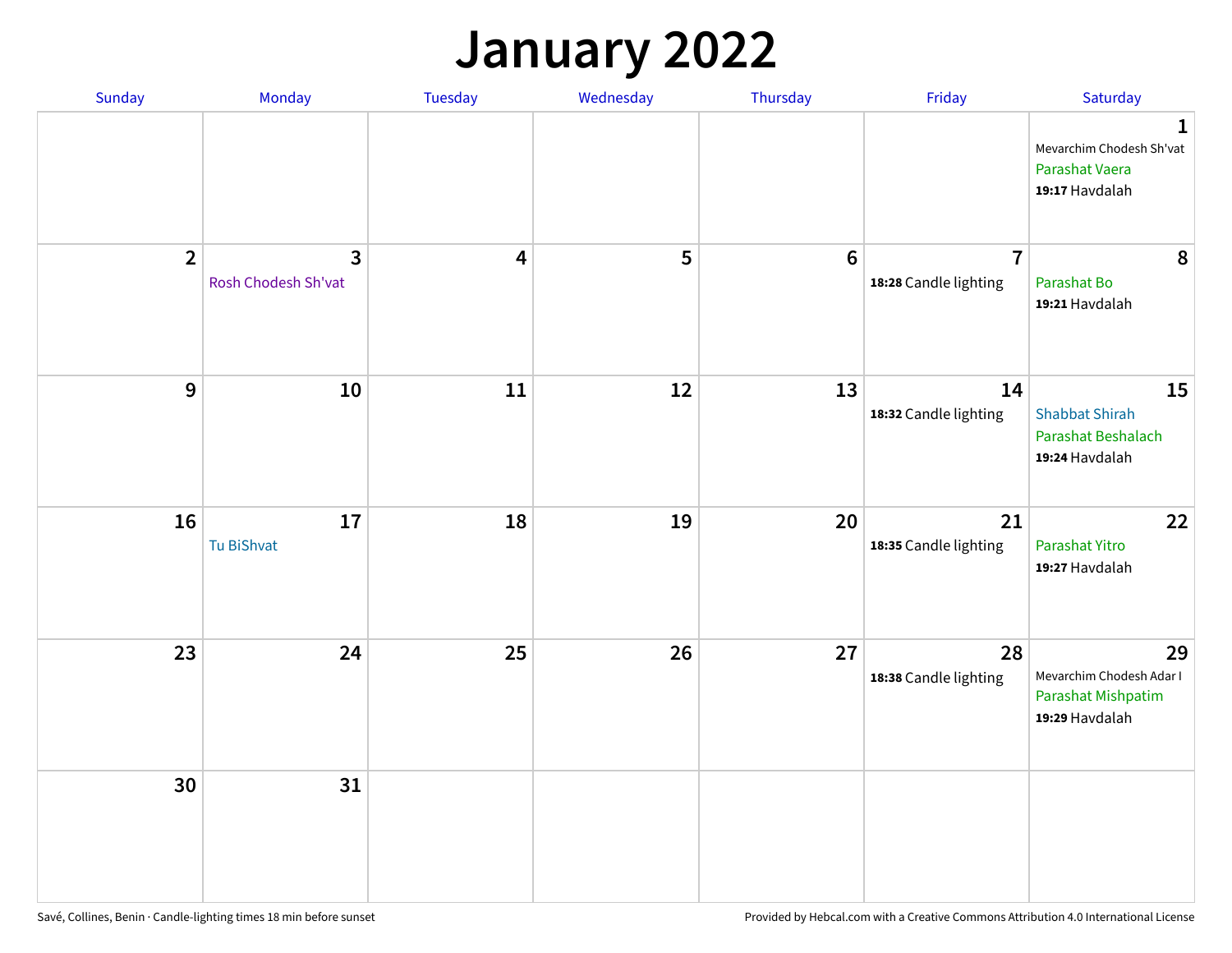# **February 2022**

| Sunday | Monday                  | <b>Tuesday</b>                      | Wednesday                             | Thursday | Friday                                           | Saturday                                                                                          |
|--------|-------------------------|-------------------------------------|---------------------------------------|----------|--------------------------------------------------|---------------------------------------------------------------------------------------------------|
|        |                         | $\mathbf{1}$<br>Rosh Chodesh Adar I | $\overline{2}$<br>Rosh Chodesh Adar I | 3        | $\overline{\mathbf{4}}$<br>18:40 Candle lighting | 5<br>Parashat Terumah<br>19:31 Havdalah                                                           |
| $6\,$  | $\overline{\mathbf{7}}$ | 8                                   | $\boldsymbol{9}$                      | 10       | 11<br>18:41 Candle lighting                      | 12<br>Parashat Tetzaveh<br>19:32 Havdalah                                                         |
| 13     | 14                      | 15<br><b>Purim Katan</b>            | 16                                    | 17       | 18<br>18:42 Candle lighting                      | 19<br>Parashat Ki Tisa<br>19:32 Havdalah                                                          |
| 20     | 21                      | 22                                  | 23                                    | 24       | 25<br>18:43 Candle lighting                      | 26<br><b>Shabbat Shekalim</b><br>Mevarchim Chodesh Adar II<br>Parashat Vayakhel<br>19:33 Havdalah |
| 27     | 28                      |                                     |                                       |          |                                                  |                                                                                                   |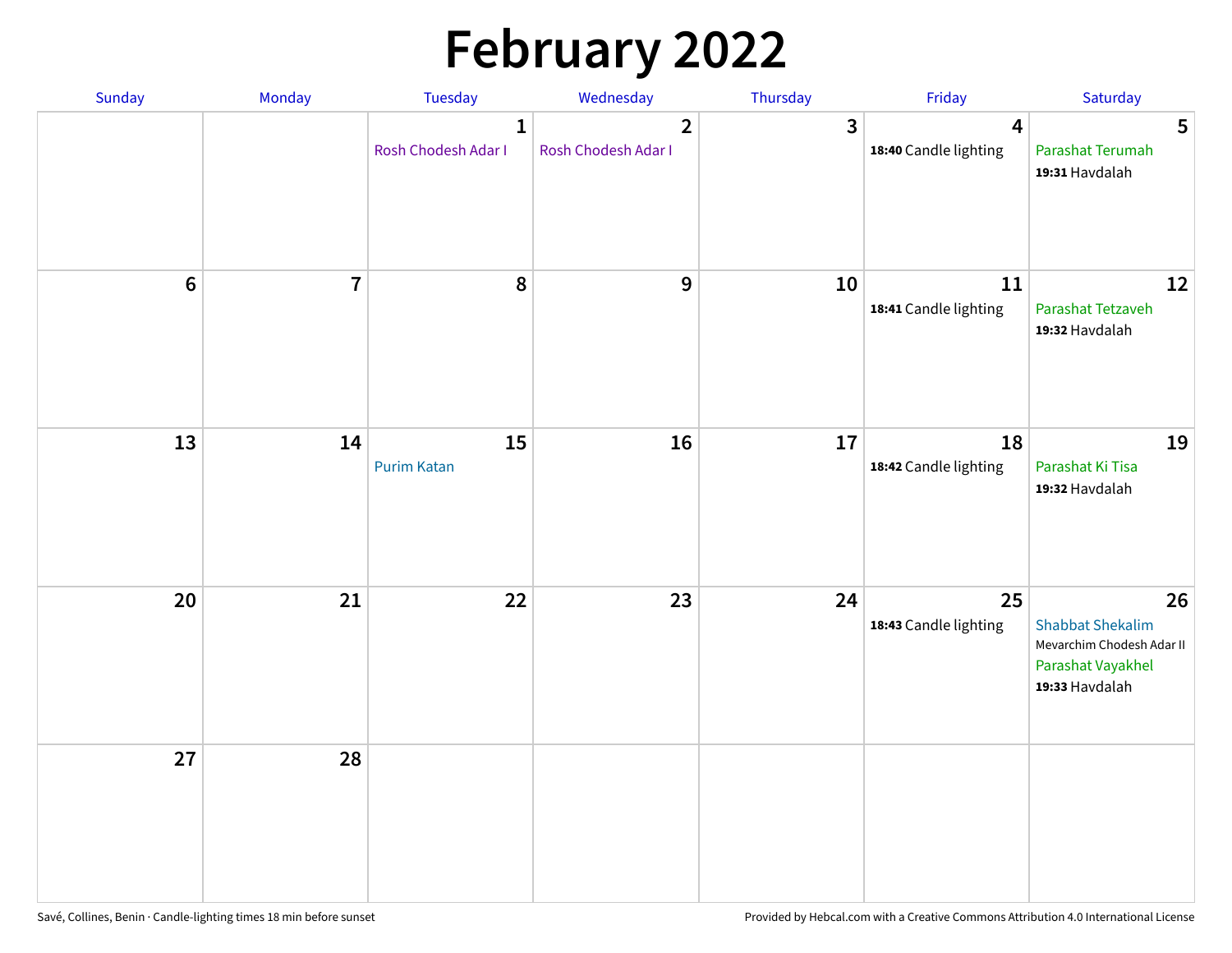## **March 2022**

| Sunday | Monday         | <b>Tuesday</b> | Wednesday                                                                                | Thursday                  | Friday                                              | Saturday                                                                                   |
|--------|----------------|----------------|------------------------------------------------------------------------------------------|---------------------------|-----------------------------------------------------|--------------------------------------------------------------------------------------------|
|        |                | $\mathbf{1}$   | $\overline{2}$                                                                           | 3<br>Rosh Chodesh Adar II | 4<br>Rosh Chodesh Adar II<br>18:43 Candle lighting  | 5<br>Parashat Pekudei<br>19:33 Havdalah                                                    |
| $6\,$  | $\overline{7}$ | 8              | 9                                                                                        | 10                        | 11<br>18:43 Candle lighting                         | 12<br><b>Shabbat Zachor</b><br>Parashat Vayikra<br>19:32 Havdalah                          |
| 13     | 14             | 15             | 16<br>05:55 Fast begins<br><b>Ta'anit Esther</b><br>19:26 Fast ends<br><b>Erev Purim</b> | 17<br>Purim               | 18<br><b>Shushan Purim</b><br>18:42 Candle lighting | 19<br>Parashat Tzav<br>19:32 Havdalah                                                      |
| 20     | 21             | 22             | 23                                                                                       | 24                        | 25<br>18:42 Candle lighting                         | 26<br><b>Shabbat Parah</b><br>Mevarchim Chodesh Nisan<br>Parashat Shmini<br>19:31 Havdalah |
| 27     | 28             | 29             | 30                                                                                       | 31                        |                                                     |                                                                                            |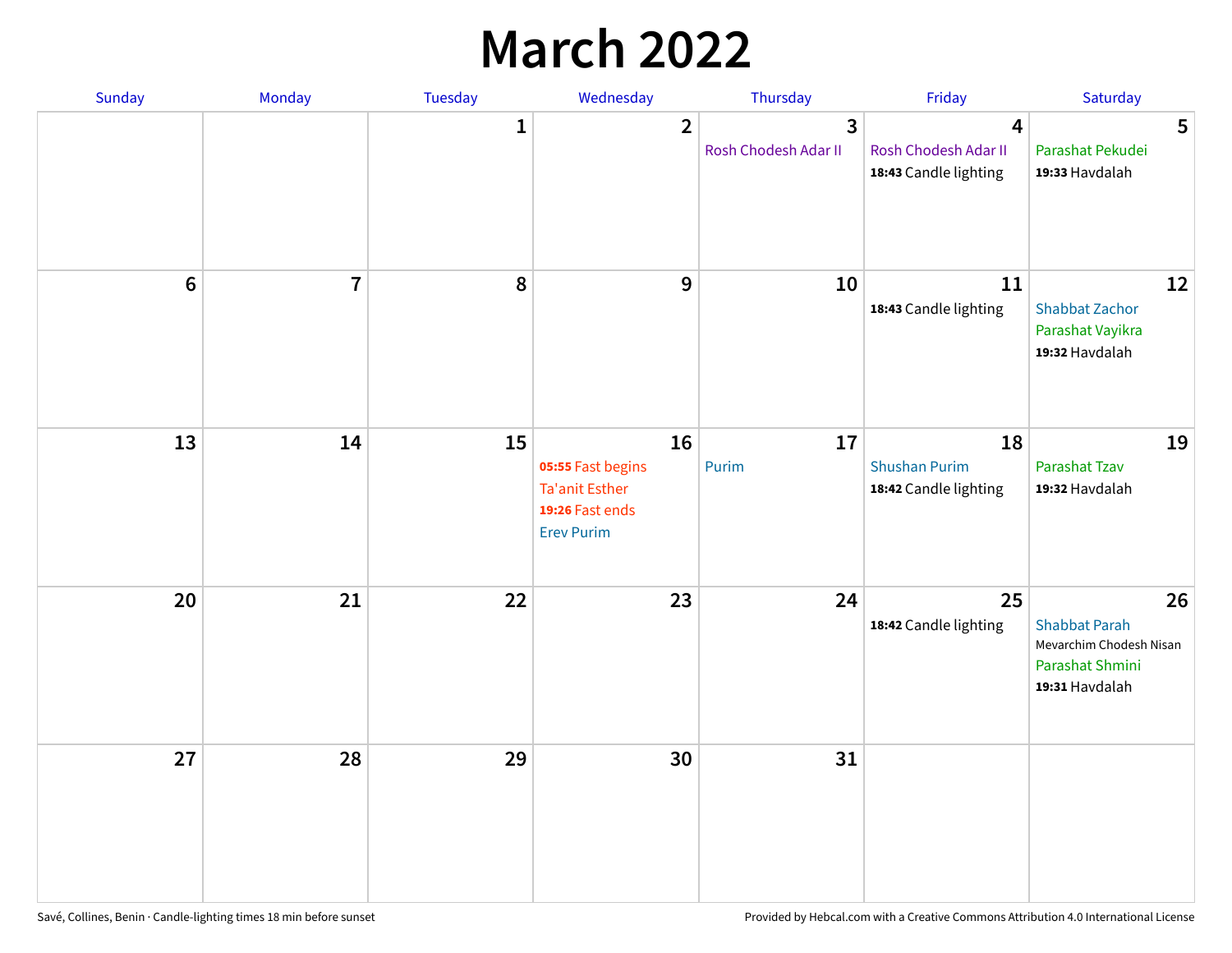## **April 2022**

| <b>Sunday</b>                            | Monday                  | <b>Tuesday</b>         | Wednesday             | Thursday                                        | Friday                                                                                            | Saturday                                                                                                            |
|------------------------------------------|-------------------------|------------------------|-----------------------|-------------------------------------------------|---------------------------------------------------------------------------------------------------|---------------------------------------------------------------------------------------------------------------------|
|                                          |                         |                        |                       |                                                 | 1<br>18:41 Candle lighting                                                                        | $\overline{2}$<br><b>Shabbat HaChodesh</b><br><b>Rosh Chodesh Nisan</b><br><b>Parashat Tazria</b><br>19:31 Havdalah |
| 3                                        | 4                       | 5                      | $6\phantom{1}$        | $\overline{7}$                                  | 8<br>18:41 Candle lighting                                                                        | 9<br><b>Shabbat HaGadol</b><br>Parashat Metzora<br>19:31 Havdalah                                                   |
| 10                                       | 11<br>Yom HaAliyah      | 12                     | 13                    | 14                                              | 15<br>05:38 Fast begins<br><b>Ta'anit Bechorot</b><br><b>Erev Pesach</b><br>18:41 Candle lighting | 16<br>Pesach I<br>19:31 Candle lighting                                                                             |
| 17<br><b>Pesach II</b><br>19:31 Havdalah | 18<br>Pesach III (CH"M) | 19<br>Pesach IV (CH"M) | 20<br>Pesach V (CH"M) | 21<br>Pesach VI (CH"M)<br>18:41 Candle lighting | 22<br><b>Pesach VII</b><br>18:41 Candle lighting                                                  | 23<br><b>Pesach VIII</b><br>19:31 Havdalah                                                                          |
| 24                                       | 25                      | 26                     | 27                    | 28<br>Yom HaShoah                               | 29<br>18:41 Candle lighting                                                                       | 30<br>Mevarchim Chodesh Iyyar<br>Parashat Achrei Mot<br>19:32 Havdalah                                              |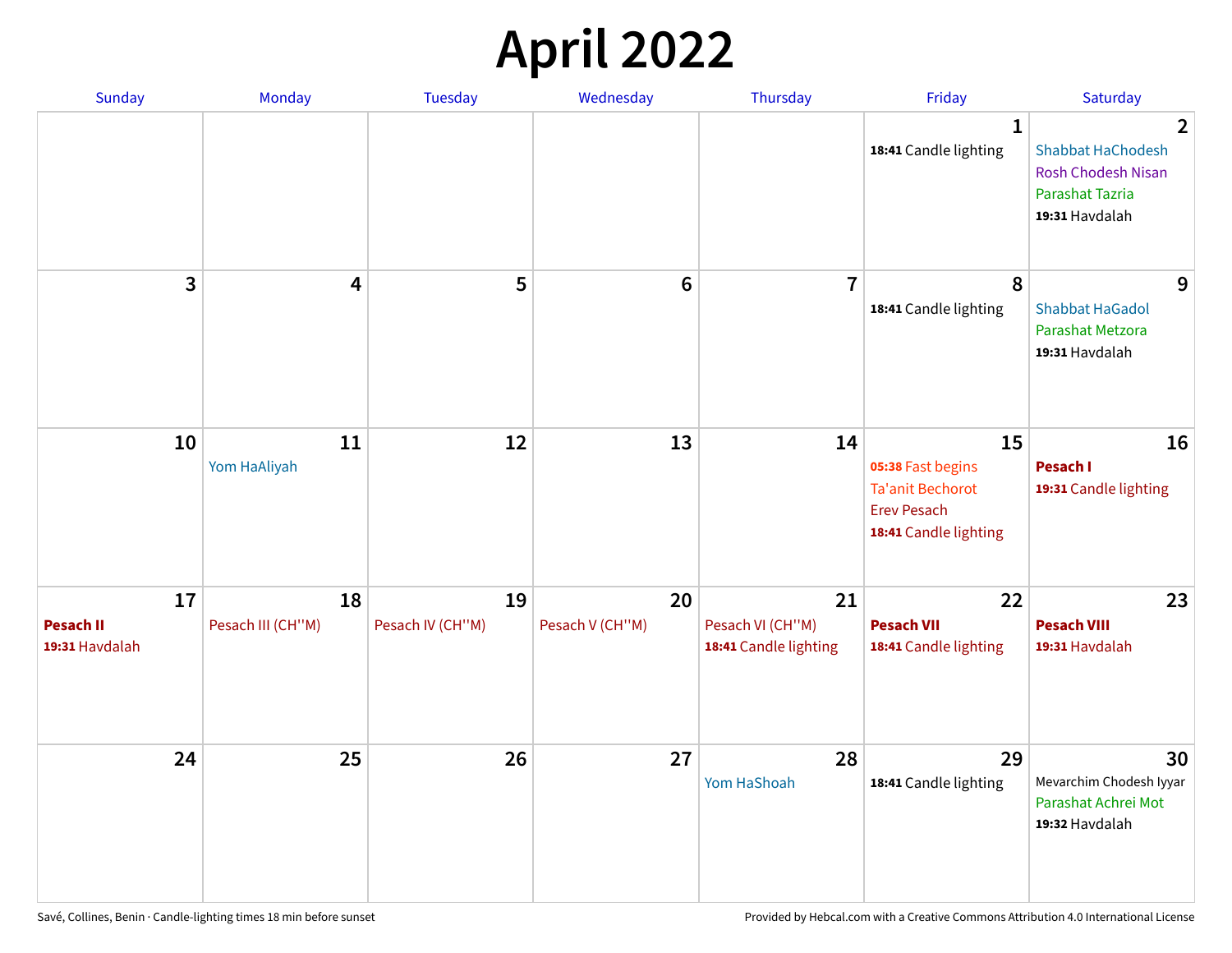### **May 2022**

| Sunday                             | Monday                               | Tuesday                         | Wednesday          | Thursday            | Friday                                   | Saturday                                                               |
|------------------------------------|--------------------------------------|---------------------------------|--------------------|---------------------|------------------------------------------|------------------------------------------------------------------------|
| $\mathbf{1}$<br>Rosh Chodesh Iyyar | $\overline{2}$<br>Rosh Chodesh Iyyar | 3                               | 4<br>Yom HaZikaron | 5<br>Yom HaAtzma'ut | $6\phantom{1}6$<br>18:41 Candle lighting | $\overline{7}$<br>Parashat Kedoshim<br>19:33 Havdalah                  |
| $\pmb{8}$                          | $\mathbf{9}$                         | 10                              | 11                 | 12                  | 13<br>18:42 Candle lighting              | 14<br><b>Parashat Emor</b><br>19:34 Havdalah                           |
| 15<br>Pesach Sheni                 | 16                                   | 17                              | 18                 | 19<br>Lag BaOmer    | 20<br>18:44 Candle lighting              | 21<br>Parashat Behar<br>19:35 Havdalah                                 |
| 22                                 | 23                                   | 24                              | 25                 | 26                  | 27<br>18:45 Candle lighting              | 28<br>Mevarchim Chodesh Sivan<br>Parashat Bechukotai<br>19:37 Havdalah |
| 29<br>Yom Yerushalayim             | 30                                   | 31<br><b>Rosh Chodesh Sivan</b> |                    |                     |                                          |                                                                        |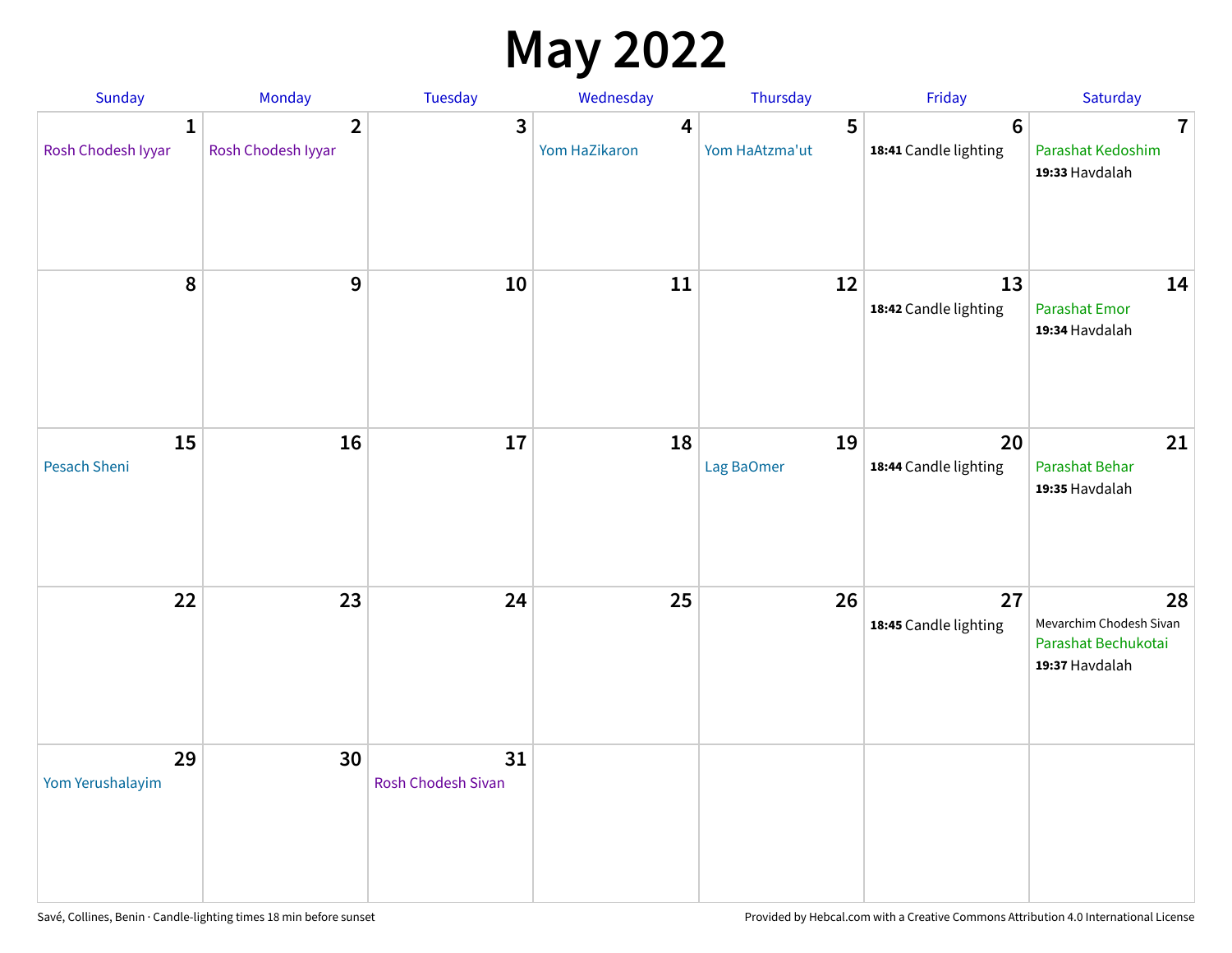#### **June 2022**

| Sunday                                         | Monday                                                | Tuesday        | Wednesday                       | Thursday                        | Friday                      | Saturday                                                               |
|------------------------------------------------|-------------------------------------------------------|----------------|---------------------------------|---------------------------------|-----------------------------|------------------------------------------------------------------------|
|                                                |                                                       |                | 1                               | $\overline{2}$                  | 3<br>18:47 Candle lighting  | 4<br><b>Erev Shavuot</b><br>Parashat Bamidbar<br>19:39 Candle lighting |
| 5<br><b>Shavuot I</b><br>19:40 Candle lighting | $6\phantom{1}$<br><b>Shavuot II</b><br>19:40 Havdalah | $\overline{7}$ | 8                               | 9                               | 10<br>18:49 Candle lighting | 11<br><b>Parashat Nasso</b><br>19:41 Havdalah                          |
| 12                                             | 13                                                    | 14             | 15                              | 16                              | 17<br>18:50 Candle lighting | 18<br>Parashat Beha'alotcha<br>19:43 Havdalah                          |
| 19                                             | 20                                                    | 21             | 22                              | 23                              | 24<br>18:52 Candle lighting | 25<br>Mevarchim Chodesh Tamuz<br>Parashat Sh'lach<br>19:44 Havdalah    |
| 26                                             | 27                                                    | 28             | 29<br><b>Rosh Chodesh Tamuz</b> | 30<br><b>Rosh Chodesh Tamuz</b> |                             |                                                                        |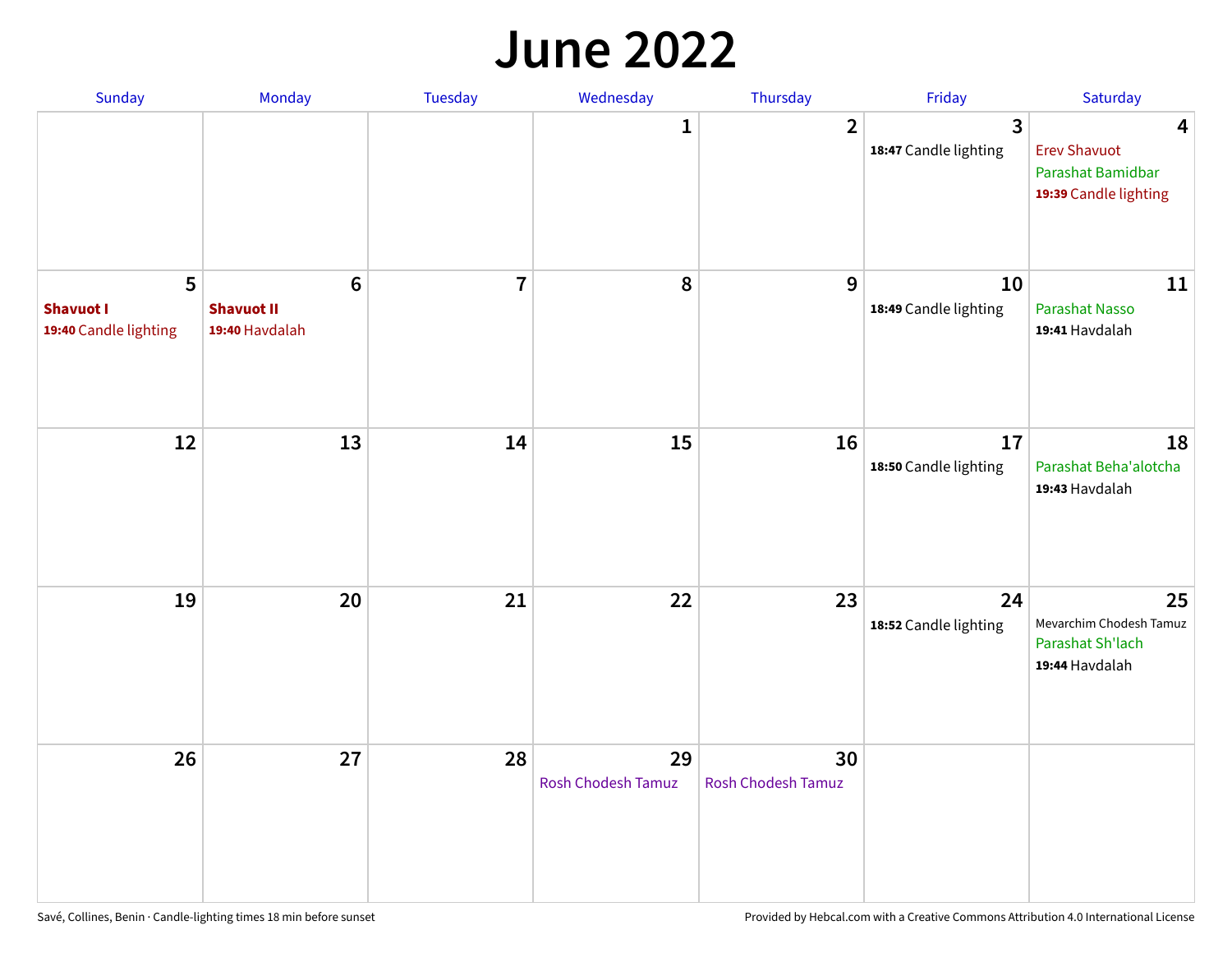## **July 2022**

| Sunday                                                           | Monday     | Tuesday | Wednesday | Thursday       | Friday                                                | Saturday                                                                |
|------------------------------------------------------------------|------------|---------|-----------|----------------|-------------------------------------------------------|-------------------------------------------------------------------------|
|                                                                  |            |         |           |                | $\mathbf{1}$<br>18:53 Candle lighting                 | $\overline{2}$<br>Parashat Korach<br>19:46 Havdalah                     |
| $\overline{\mathbf{3}}$                                          | 4          | 5       | $\bf 6$   | $\overline{7}$ | 8<br>18:54 Candle lighting                            | 9<br><b>Parashat Chukat</b><br>19:46 Havdalah                           |
| 10                                                               | ${\bf 11}$ | 12      | 13        | 14             | 15<br>18:54 Candle lighting                           | 16<br><b>Parashat Balak</b><br>19:46 Havdalah                           |
| 17<br>05:33 Fast begins<br><b>Tzom Tammuz</b><br>19:40 Fast ends | 18         | 19      | 20        | 21             | 22<br>18:54 Candle lighting                           | 23<br>Mevarchim Chodesh Av<br><b>Parashat Pinchas</b><br>19:45 Havdalah |
| 24                                                               | 25         | 26      | 27        | 28             | 29<br><b>Rosh Chodesh Av</b><br>18:53 Candle lighting | 30<br>Parashat Matot-Masei<br>19:44 Havdalah                            |
| 31                                                               |            |         |           |                |                                                       |                                                                         |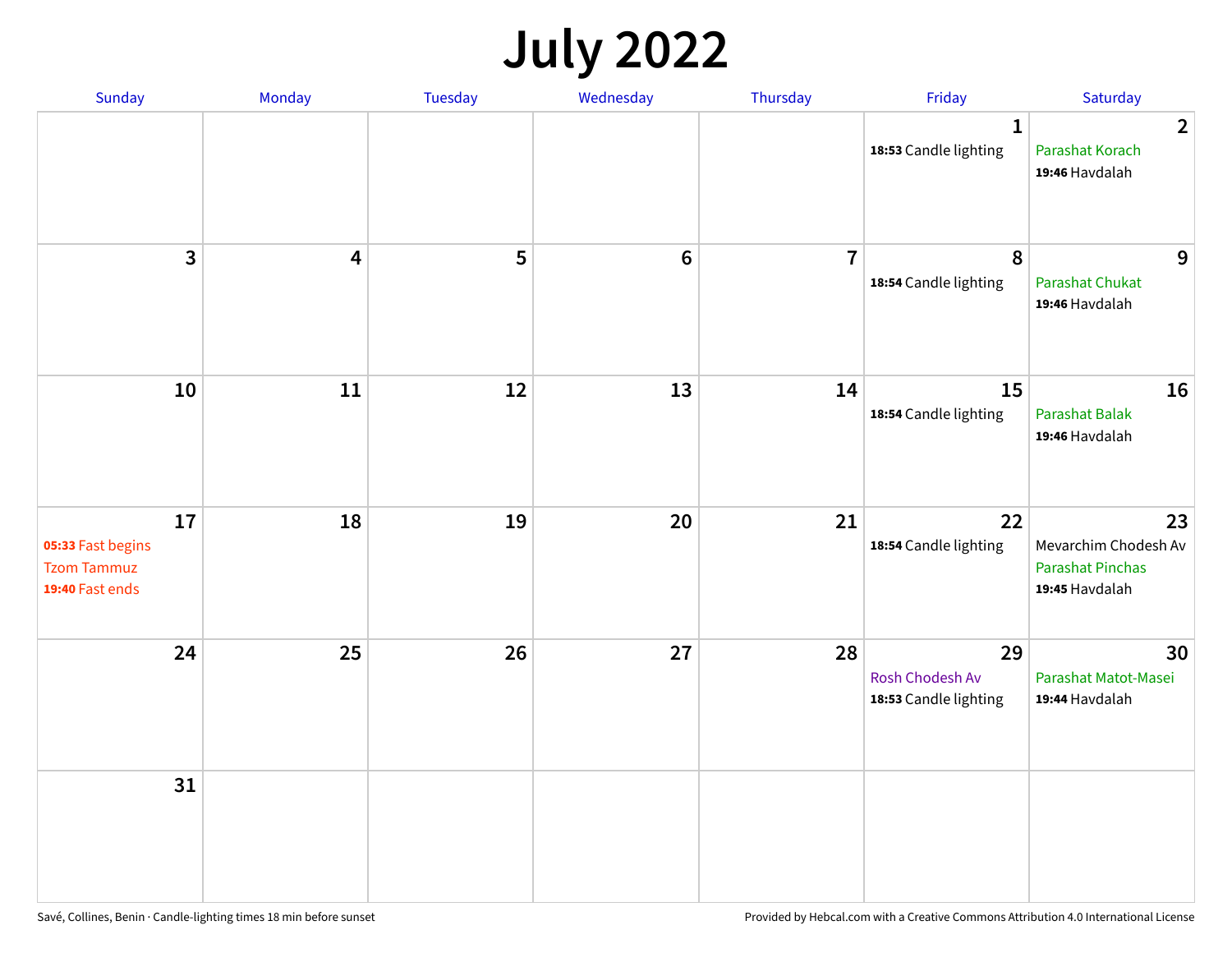## **August 2022**

| Sunday                                                      | Monday       | Tuesday                 | Wednesday | Thursday | Friday                                 | Saturday                                                                                                                       |
|-------------------------------------------------------------|--------------|-------------------------|-----------|----------|----------------------------------------|--------------------------------------------------------------------------------------------------------------------------------|
|                                                             | $\mathbf{1}$ | $\overline{\mathbf{2}}$ | 3         | 4        | 5<br>18:51 Candle lighting             | $6\phantom{1}6$<br><b>Shabbat Chazon</b><br>19:09 Fast begins<br>Erev Tish'a B'Av<br><b>Parashat Devarim</b><br>19:42 Havdalah |
| $\overline{7}$<br>Tish'a B'Av (observed)<br>19:35 Fast ends | 8            | 9                       | 10        | 11       | 12<br>Tu B'Av<br>18:49 Candle lighting | 13<br><b>Shabbat Nachamu</b><br>Parashat Vaetchanan<br>19:39 Havdalah                                                          |
| 14                                                          | 15           | 16                      | 17        | 18       | 19<br>18:46 Candle lighting            | 20<br>Mevarchim Chodesh Elul<br><b>Parashat Eikev</b><br>19:36 Havdalah                                                        |
| 21                                                          | 22           | 23                      | 24        | 25       | 26<br>18:43 Candle lighting            | 27<br><b>Rosh Chodesh Elul</b><br>Parashat Re'eh<br>19:32 Havdalah                                                             |
| 28<br>Rosh Hashana LaBehemot<br>Rosh Chodesh Elul           | 29           | 30                      | 31        |          |                                        |                                                                                                                                |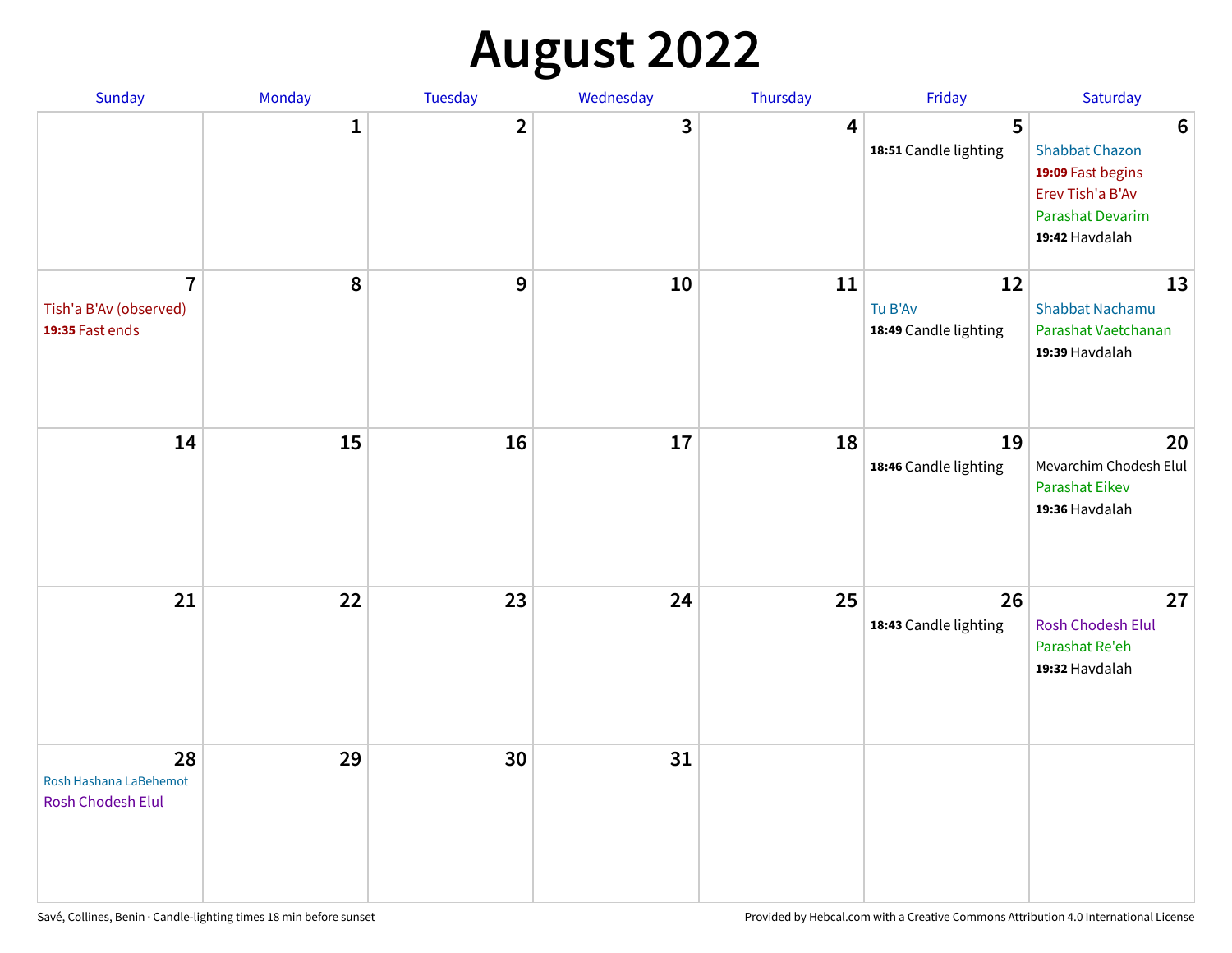## **September 2022**

| Sunday                                           | Monday                                           | <b>Tuesday</b>                                 | Wednesday                                                          | Thursday    | Friday                                  | Saturday                                                  |
|--------------------------------------------------|--------------------------------------------------|------------------------------------------------|--------------------------------------------------------------------|-------------|-----------------------------------------|-----------------------------------------------------------|
|                                                  |                                                  |                                                |                                                                    | $\mathbf 1$ | $\overline{2}$<br>18:39 Candle lighting | 3<br><b>Parashat Shoftim</b><br>19:28 Havdalah            |
| 4                                                | 5                                                | $6\phantom{1}6$                                | $\overline{7}$                                                     | 8           | 9<br>18:35 Candle lighting              | 10<br>Parashat Ki Teitzei<br>19:24 Havdalah               |
| 11                                               | 12                                               | 13                                             | 14                                                                 | 15          | 16<br>18:31 Candle lighting             | 17<br>Leil Selichot<br>Parashat Ki Tavo<br>19:20 Havdalah |
| 18                                               | 19                                               | 20                                             | 21                                                                 | 22          | 23<br>18:27 Candle lighting             | 24<br>Parashat Nitzavim<br>19:16 Havdalah                 |
| 25<br>Erev Rosh Hashana<br>18:26 Candle lighting | 26<br>Rosh Hashana 5783<br>19:15 Candle lighting | 27<br><b>Rosh Hashana II</b><br>19:14 Havdalah | 28<br>05:37 Fast begins<br><b>Tzom Gedaliah</b><br>19:08 Fast ends | 29          | 30<br>18:23 Candle lighting             |                                                           |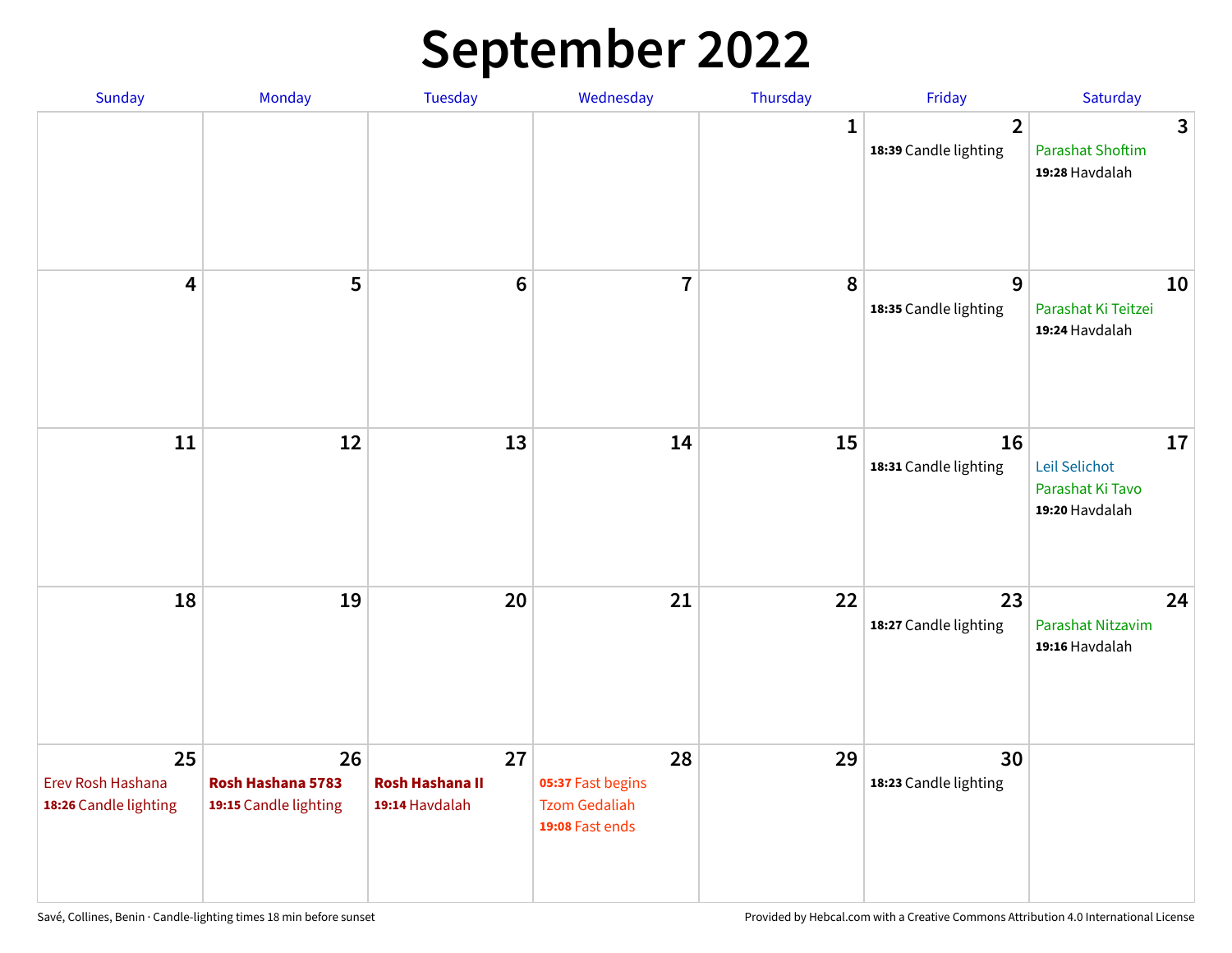## **October 2022**

| Sunday                                                   | Monday                                               | <b>Tuesday</b>                                                    | Wednesday                                | Thursday               | Friday                                         | Saturday                                                                |
|----------------------------------------------------------|------------------------------------------------------|-------------------------------------------------------------------|------------------------------------------|------------------------|------------------------------------------------|-------------------------------------------------------------------------|
|                                                          |                                                      |                                                                   |                                          |                        |                                                | 1<br><b>Shabbat Shuva</b><br>Parashat Vayeilech<br>19:12 Havdalah       |
| $\overline{2}$                                           | $\overline{\mathbf{3}}$                              | $\overline{4}$<br><b>Erev Yom Kippur</b><br>18:21 Candle lighting | 5<br><b>Yom Kippur</b><br>19:10 Havdalah | 6                      | $\overline{7}$<br>18:19 Candle lighting        | 8<br>Parashat Ha'Azinu<br>19:09 Havdalah                                |
| 9<br><b>Erev Sukkot</b><br>18:18 Candle lighting         | 10<br><b>Sukkot I</b><br>19:08 Candle lighting       | 11<br><b>Sukkot II</b><br>19:07 Havdalah                          | 12<br>Sukkot III (CH"M)                  | 13<br>Sukkot IV (CH"M) | 14<br>Sukkot V (CH"M)<br>18:16 Candle lighting | 15<br>Sukkot VI (CH"M)<br>19:05 Havdalah                                |
| 16<br>Sukkot VII (Hoshana Raba)<br>18:15 Candle lighting | 17<br><b>Shmini Atzeret</b><br>19:05 Candle lighting | 18<br><b>Simchat Torah</b><br>19:04 Havdalah                      | 19                                       | 20                     | 21<br>18:13 Candle lighting                    | 22<br>Mevarchim Chodesh Cheshvan<br>Parashat Bereshit<br>19:03 Havdalah |
| 23                                                       | 24                                                   | 25<br>Rosh Chodesh Cheshvan                                       | 26<br>Rosh Chodesh Cheshvan              | 27                     | 28<br>18:11 Candle lighting                    | 29<br><b>Parashat Noach</b><br>19:01 Havdalah                           |
| 30                                                       | 31                                                   |                                                                   |                                          |                        |                                                |                                                                         |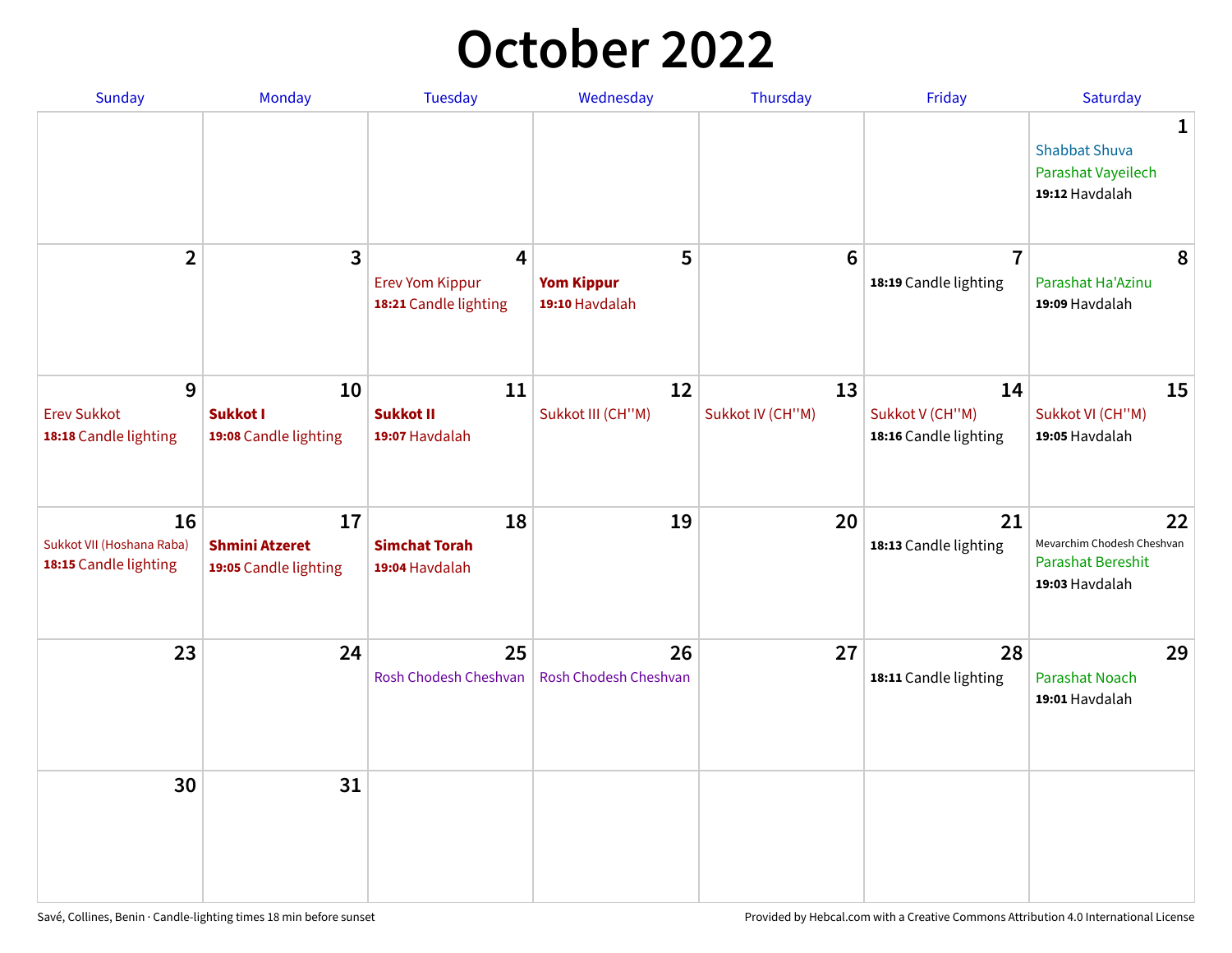#### **November 2022**

| Sunday  | Monday         | <b>Tuesday</b>                                 | Wednesday        | Thursday                  | Friday                                             | Saturday                                                                 |
|---------|----------------|------------------------------------------------|------------------|---------------------------|----------------------------------------------------|--------------------------------------------------------------------------|
|         |                | $\mathbf{1}$<br>Yom HaAliyah School Observance | $\overline{2}$   | $\mathbf{3}$              | $\overline{\mathbf{4}}$<br>18:10 Candle lighting   | 5<br>Parashat Lech-Lecha<br>19:00 Havdalah                               |
| $\bf 6$ | $\overline{7}$ | 8                                              | $\boldsymbol{9}$ | 10                        | 11<br>18:09 Candle lighting                        | 12<br>Parashat Vayera<br>19:00 Havdalah                                  |
| 13      | 14             | 15                                             | 16               | 17                        | 18<br>18:09 Candle lighting                        | 19<br>Mevarchim Chodesh Kislev<br>Parashat Chayei Sara<br>19:00 Havdalah |
| 20      | 21             | 22                                             | 23<br>Sigd       | 24<br>Rosh Chodesh Kislev | 25<br>Rosh Chodesh Kislev<br>18:10 Candle lighting | 26<br><b>Parashat Toldot</b><br>19:02 Havdalah                           |
| 27      | 28             | 29                                             | 30               |                           |                                                    |                                                                          |